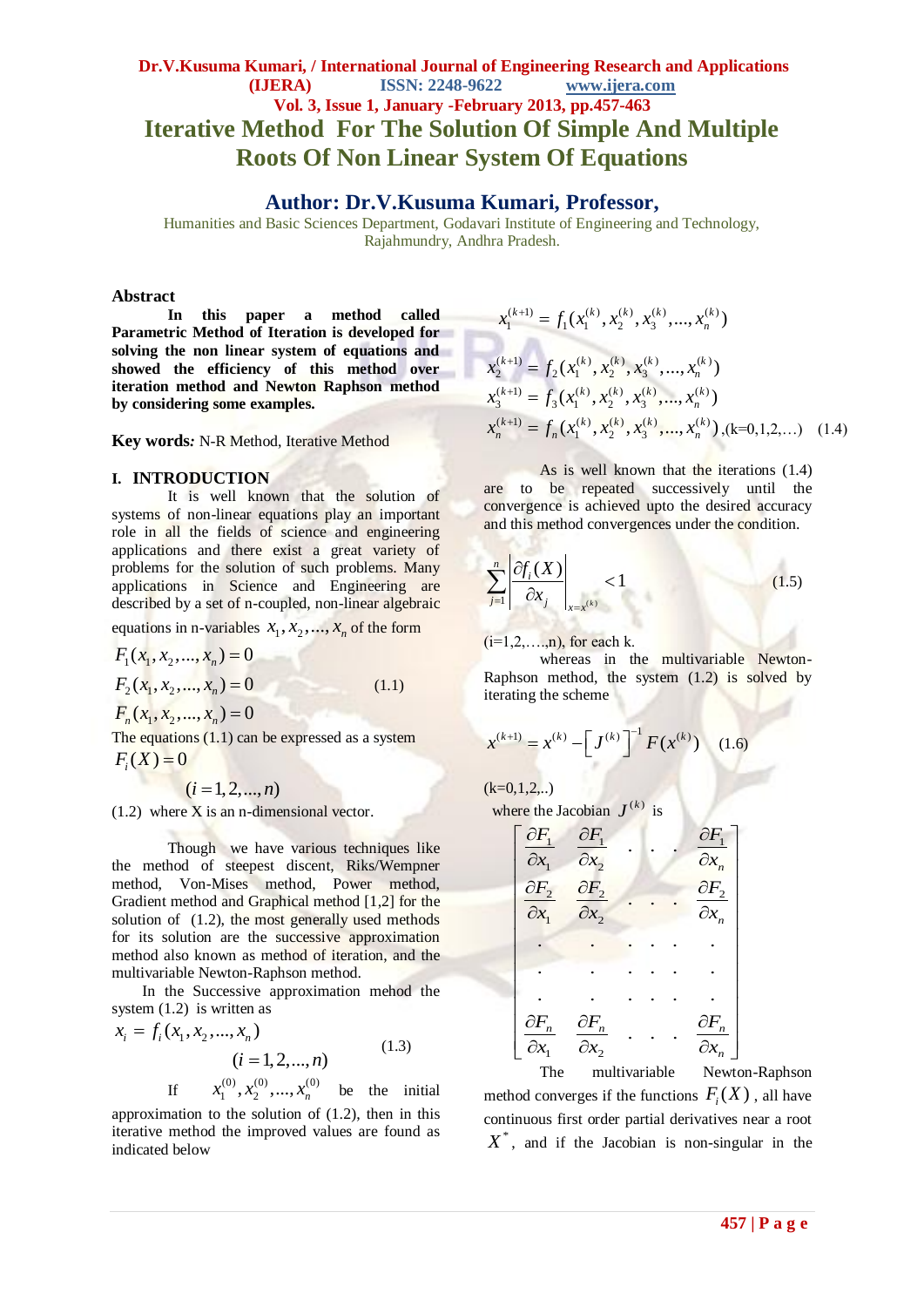#### **Dr.V.Kusuma Kumari, / International Journal of Engineering Research and Applications (IJERA) ISSN: 2248-9622 www.ijera.com Vol. 3, Issue 1, January -February 2013, pp.457-463**

neighbourhood of this root and if  $X^{(k)}$  is taken sufficiently close to the solution  $X^*$ .

In this paper we develop a method for the solution of the simultaneous non-linear equations (1.1) which will be presented in the next section. This method is also compared with the other methods by considering some numerical examples.

#### **2. PARAMETRIC METHOD OF ITERATION**

To solve the system (1.1), we rewrite each equation of (1.1) by introducing a set of parameters  $\alpha_1, \alpha_2, ..., \alpha_n$  all of them are positive, in the form

$$
x_1 = (1 - \alpha_1)x_1 + \alpha_1 f_1(x_1, x_2, ..., x_n)
$$
  
\n
$$
x_2 = (1 - \alpha_2)x_2 + \alpha_2 f_2(x_1, x_2, ..., x_n)
$$
  
\n
$$
x_n = (1 - \alpha_n)x_n + \alpha_n f_n(x_1, x_2, ..., x_n)
$$
  
\n(2.1)

$$
x_n = (1 - \alpha_n)x_n + \alpha_n f_n(x_1, x_2, ..., x_n)
$$

For the solution of the system  $(1.1)$ , the method is defined as

$$
x_1^{(k+1)} = (1 - \alpha_1^{(k)}) x_1^{(k)} + \alpha_1^{(k)} f_1(x_1^{(k)}, x_2^{(k)}, x_3^{(k)}, ..., x_n^{(k)})
$$
  
\n
$$
x_2^{(k+1)} = (1 - \alpha_2^{(k)}) x_2^{(k)} + \alpha_2^{(k)} f_2(x_1^{(k)}, x_2^{(k)}, x_3^{(k)}, ..., x_n^{(k)})
$$
  
\n
$$
x_3^{(k+1)} = (1 - \alpha_3^{(k)}) x_3^{(k)} + \alpha_3^{(k)} f_3(x_1^{(k)}, x_2^{(k)}, x_3^{(k)}, ..., x_n^{(k)})
$$
 (2.2)

$$
x_n^{(k+1)} = (1 - \alpha_n^{(k)}) x_n^{(k)} + \alpha_n^{(k)} f_n(x_1^{(k)}, x_2^{(k)}, x_3^{(k)}, ..., x_n^{(k)})
$$
  
\n
$$
(k = 0, 1, 2, ...)
$$

 $(1)$  ( )  $(1)$  ( )  $(1)$ 

The equations (2.2) are expressed as

$$
x_1^{(k+1)} = (1 - \alpha_1^{(k)}) x_1^{(k)} + \alpha_1^{(k)} f_1^{(k)}
$$
  
\n
$$
x_2^{(k+1)} = (1 - \alpha_2^{(k)}) x_2^{(k)} + \alpha_2^{(k)} f_2^{(k)}
$$
  
\n
$$
x_3^{(k+1)} = (1 - \alpha_3^{(k)}) x_3^{(k)} + \alpha_3^{(k)} f_3^{(k)}
$$
  
\n
$$
x_n^{(k+1)} = (1 - \alpha_n^{(k)}) x_n^{(k)} + \alpha_n^{(k)} f_n^{(k)}
$$
  
\n(2.3)

It can directly be seen that the method (2.3) coincides with (1.4) when  $\alpha_i^{(k)} = 1$  for each i and k. As the parameters  $\alpha_i^{(k)}$  in (2.3) accelerates or improves the convergence of  $(1.4)$ , the method  $(2.3)$ may be called as parametric method of iteration.

As given in [3] and [1], one can easily show that the method (2.3) converges when the conditions

$$
\left| (1 - \alpha_1) + \alpha_1 \frac{\partial f_1}{\partial x_1} \right| + \left| \alpha_2 \frac{\partial f_2}{\partial x_1} \right| + \dots + \left| \alpha_n \frac{\partial f_n}{\partial x_1} \right| < 1
$$

$$
\alpha_1 \frac{\partial f_1}{\partial x_2} + \left| (1 - \alpha_2) + \alpha_2 \frac{\partial f_2}{\partial x_2} \right| + \dots + \left| \alpha_n \frac{\partial f_n}{\partial x_2} \right| < 1 \quad (2.4)
$$
\n
$$
\alpha_1 \frac{\partial f_1}{\partial x_1} + \left| \alpha_2 \frac{\partial f_2}{\partial x_n} \right| + \dots + \left| (1 - \alpha_n) + \alpha_n \frac{\partial f_n}{\partial x_n} \right| < 1
$$

hold true for all  $x = x^{(k)}$  and  $\alpha = \alpha^{(k)}$  for each k.

If we choose

$$
\alpha_i^{(k)} = \left[1 - \frac{\partial f_i}{\partial x_i}\Big|_{x = x^{(k)}}\right]^{-1}, \text{ (i=1,2,...,n), for each k} \qquad (2.5)
$$

Then the iteration process (2.3) takes the form

$$
x_i^{(k+1)} = \left[ f_1^{(k)} - x_1^{(k)} \frac{\partial f_1}{\partial x_1} \Big|_{x=x^{(k)}} \right] / \left[ 1 - \frac{\partial f_1}{\partial x_1} \Big|_{x=x^{(k)}} \right]
$$
  

$$
x_2^{(k+1)} = \left[ f_2^{(k)} - x_2^{(k)} \frac{\partial f_2}{\partial x_2} \Big|_{x=x^{(k)}} \right] / \left[ 1 - \frac{\partial f_2}{\partial x_2} \Big|_{x=x^{(k)}} \right] \quad (2.6)
$$
  

$$
x_n^{(k+1)} = \left[ f_n^{(k)} - x_n^{(k)} \frac{\partial f_n}{\partial x_n} \Big|_{x=x^{(k)}} \right] / \left[ 1 - \frac{\partial f_2}{\partial x_n} \Big|_{x=x^{(k)}} \right]
$$

For the choices of  $\alpha_i$  given (2.5), the conditions for convergence of the method (2.6) can be obtained from  $(2.4)$  as

from (2.4) as  
\n
$$
\left|\alpha_{2} \frac{\partial f_{2}}{\partial x_{1}}\right| + \left|\alpha_{3} \frac{\partial f_{3}}{\partial x_{1}}\right| + ... + \left|\alpha_{n} \frac{\partial f_{n}}{\partial x_{1}}\right| < 1
$$
\n
$$
\left|\alpha_{1} \frac{\partial f_{1}}{\partial x_{2}}\right| + \left|\alpha_{3} \frac{\partial f_{3}}{\partial x_{2}}\right| + ... + \left|\alpha_{n} \frac{\partial f_{n}}{\partial x_{2}}\right| < 1
$$
\n
$$
\left|\alpha_{1} \frac{\partial f_{1}}{\partial x_{n}}\right| + \left|\alpha_{2} \frac{\partial f_{2}}{\partial x_{n}}\right| + ... + \left|\alpha_{n-1} \frac{\partial f_{n-1}}{\partial x_{n}}\right| < 1
$$
\n(2.7)

For all  $x = x^{(k)}$  and  $\alpha = \alpha^{(k)}$  for each k. For solving non-linear equations in single variable of the form

 $F(x)=0$  (2.8) The Parametric method of iteration can be defined from  $(2.3)$  as

$$
x^{(k+1)} = (1 - \alpha^{(k)})x^{(k)} + \alpha^{(k)}f(x^{(k)})
$$
 (2.9)

Where  $\alpha$  is a parameter, whose choice using (2.5) obtained as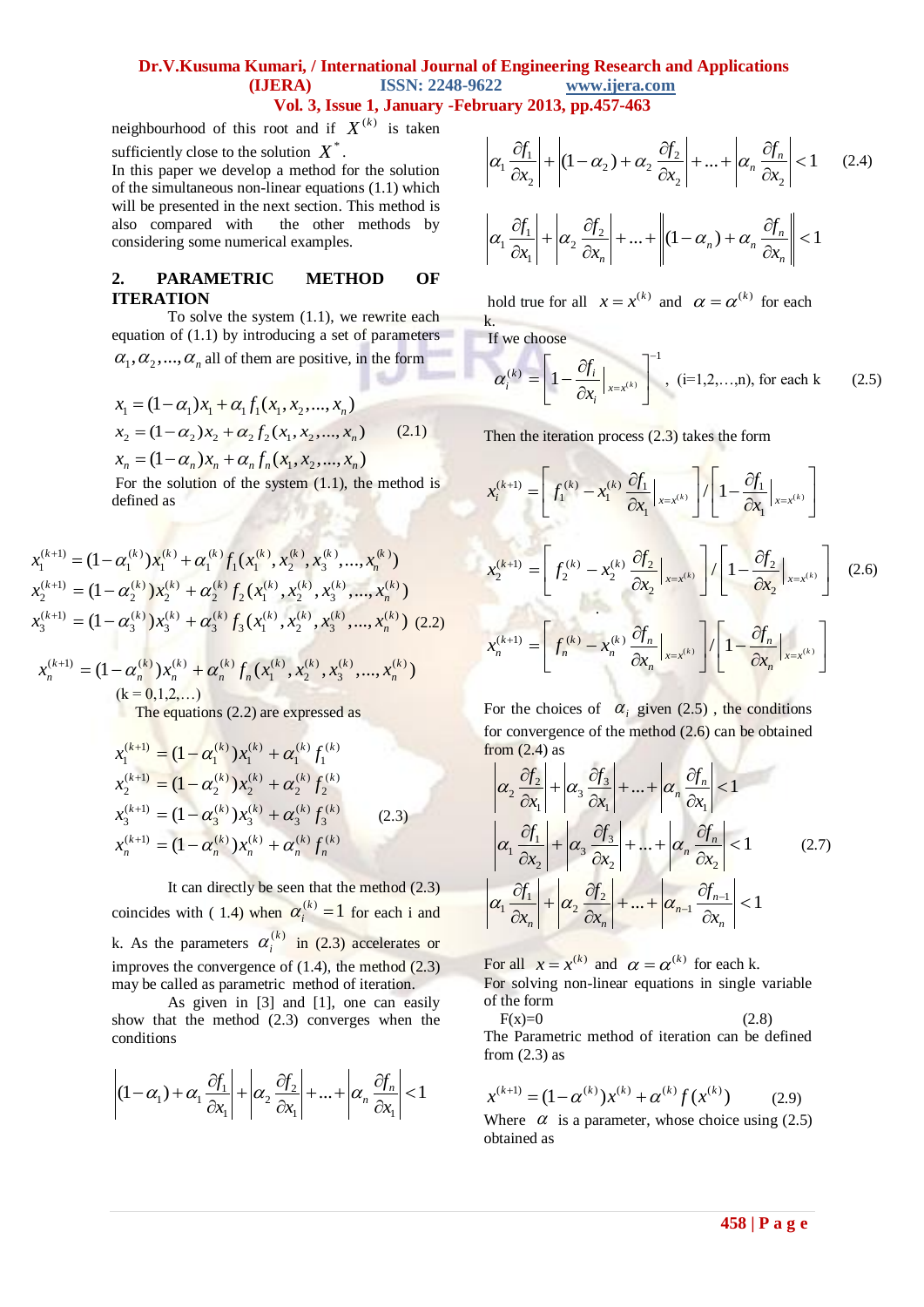#### **Dr.V.Kusuma Kumari, / International Journal of Engineering Research and Applications (IJERA) ISSN: 2248-9622 www.ijera.com Vol. 3, Issue 1, January -February 2013, pp.457-463**

**COV** 

$$
\alpha^{(k)} = \frac{1}{\left[1 - f'(x)\Big|_{x = x^{(k)}}\right]} \text{ for each k} \tag{2.10}
$$

With this choice of (2.9) the method (2.8) reduce to  
\n
$$
x^{(k+1)} = \left[ f(x^{(k)}) - x^{(k)} f'(x) \Big|_{x = x^{(k)}} \right] / \left[ 1 - f'(x) \Big|_{x = x^{(k)}} \right] \quad (2.11)
$$

As it is well known that the Newton-Raphson

method for the solution of (2.8) is given by  
\n
$$
x^{(k+1)} = x^{(k)} - \frac{F(x^{(k)})}{F'(x)|_{x=x^{(k)}}}
$$
\n(2.12)

It is interesting to note that  $F(x)$  of equation (2.8) is expressed in the form

$$
F(x) = x - f(x) \tag{2.13}
$$

Then the Newton-Raphson iteration (2.12) exactly takes the form (2.11).

#### **3. NUMERICAL EXAMPLES**:

We consider the non-linear system of three

equations in three unknowns:  
\n
$$
F_1(x_1, x_2, x_3) = 3x_1 - \cos x_2 x_3 - 0.5 = 0
$$
\n
$$
F_2(x_1, x_2, x_3) = x_1^2 - 625x_2^2 = 0
$$
\n
$$
F_3(x_1, x_2, x_3) = e^{-x_1x_2} + 20x_3 + 9 = 0
$$
\n(3.1)

As noted by William W.Hager [4], this system has more than one solution. Expressing the system  $(3.1)$ as

$$
x_1 = f_1(x_1, x_2, x_3)
$$
  
\n
$$
x_2 = f_2(x_1, x_2, x_3)
$$
  
\n
$$
x_3 = f_3(x_1, x_2, x_3)
$$
  
\n
$$
f_1 = (\cos x_2 x_3 + 0.5 + x_1) / 4,
$$

where  $f_2 = \pm x_1 / 25$ ,  $f_2 = \pm x$  $=\pm x_1$  /

$$
f_3 = (x_3 - 9 - e^{-x_1x_2})/21
$$

(\*Here  $+$  or  $-$  sign should be taken in accordance with the initial guess)

The parametric method of iteration (2.6 ) for the solution of (3.1) can be written as

$$
x_1^{(k+1)} = k \left[ f_1^{(k)} - x_1^{(k)} \frac{\partial f_1}{\partial x_1} | x = x_k \right] / \left[ 1 - \frac{\partial f_1}{\partial x_1} | x = x_k \right]
$$
  

$$
x_2^{(k+1)} = k \left[ f_2^{(k)} - x_2^{(k)} \frac{\partial f_2}{\partial x_2} | x = x_k \right] / \left[ 1 - \frac{\partial f_2}{\partial x_2} | x = x_k \right]
$$
  

$$
x_3^{(k+1)} = k \left[ f_3^{(k)} - x_3^{(k)} \frac{\partial f_3}{\partial x_3} | x = x_k \right] / \left[ 1 - \frac{\partial f_3}{\partial x_3} | x = x_k \right]
$$
  
(3.3)

The iteration method for solving (3.1) can be taken

by writing (3.1) into the form (3.2) as  
\n
$$
x_1^{(k+1)} = (\cos x_2^{(k)} x_3^{(k)} + 0.5 + x_1^{(k)})/4,
$$
\n\*
$$
x_2^{(k+1)} = \pm x_1^{(k+1)}/25,
$$
\n
$$
x_3^{(k+1)} = (x_3^{(k)} - 9 - e^{-x_1^{(k)} x_2^{(k)}})/21
$$
\n(3.4)

(\*Here  $+$  or  $-$  sign should be taken in accordance with the initial guess)

And, the Newton-Raphson iteration for the solution of  $(3.1)$  is

$$
x_1^{(k+1)} = x^{(k)} - \left[J(x^{(k)}\right]^{-1} F(x^{(k)}) \tag{3.5}
$$

Where  $X = (x_1, x_2, x_3)^T$  and the Jacobian J is a 3x3 matrix:

$$
J(x) = \begin{bmatrix} \frac{\partial F_1(X)}{\partial x_1} & \frac{\partial F_1(X)}{\partial x_2} & \frac{\partial F_1(X)}{\partial x_3} \\ \frac{\partial F_2(X)}{\partial x_1} & \frac{\partial F_2(X)}{\partial x_2} & \frac{\partial F_2(X)}{\partial x_3} \\ \frac{\partial F_3(X)}{\partial x_1} & \frac{\partial F_3(X)}{\partial x_2} & \frac{\partial F_3(X)}{\partial x_3} \end{bmatrix}
$$
(3.6)

to compare the methods (3.3), (3.4) and (3.5) for the solution of (3.1), we tabulate the following results for various initial approximation to the unknowns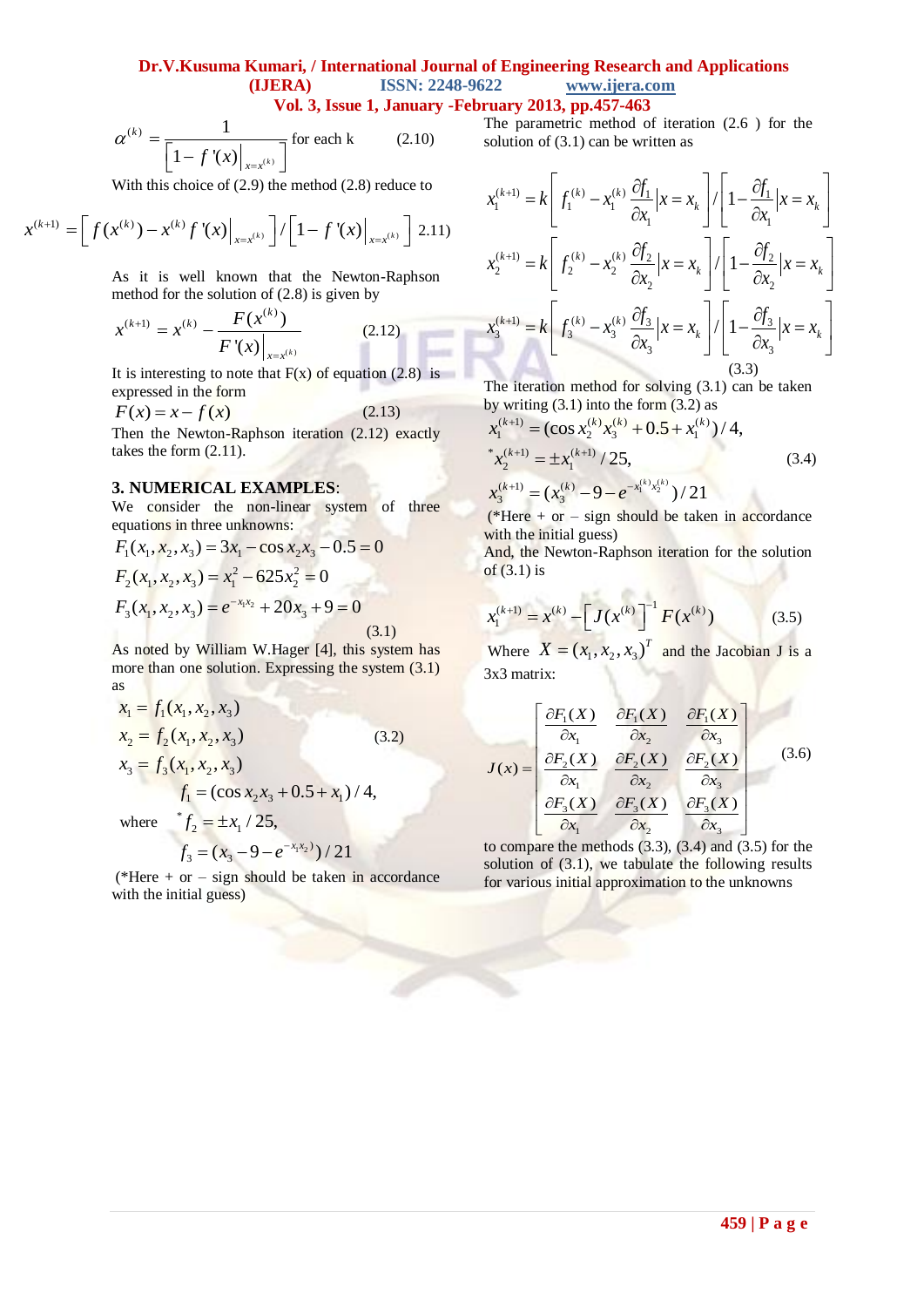### **460 | P a g e**

|                                                      |                        | Dr.V.Kusuma Kumari, / International Journal of Engineering Research and Applications |  |  |  |
|------------------------------------------------------|------------------------|--------------------------------------------------------------------------------------|--|--|--|
| <b>(LIERA)</b>                                       | <b>ISSN: 2248-9622</b> | www.ijera.com                                                                        |  |  |  |
| Vol. 3, Issue 1, January - February 2013, pp.457-463 |                        |                                                                                      |  |  |  |

TABLE 3.1  
For 
$$
x_1^{(0)} = 0
$$
,  $x_2^{(0)} = 0$ ,  $x_3^{(0)} = 0$ 

| <b>Iteration</b><br><b>Number</b> | <b>Variable</b>           | <b>Iteration Method</b>          | <b>Newton-Raphson Method</b>           | Parametric<br><b>Method</b><br>of<br><b>Iteration</b> |
|-----------------------------------|---------------------------|----------------------------------|----------------------------------------|-------------------------------------------------------|
|                                   | $\overline{X_1}$          | 0.375                            | Since $J^{-1}$ does not exist, Newton- | 0.5                                                   |
| $\mathbf{1}$                      | $\mathbf{X}_2$            | 0.015                            | Raphson Method fails to converge       | 0.02                                                  |
|                                   | $X_3$                     | $-0.475923371$                   |                                        | -0.4995024917                                         |
|                                   | $\overline{X_1}$          | 0.4687436296                     |                                        | 0.4999833666                                          |
| $\overline{2}$                    | $X_2$                     | 0.01874974519                    |                                        | 0.01999933467                                         |
|                                   | $X_3$                     | -0.4984368122                    |                                        | $-0.4995025246$                                       |
|                                   | $\overline{X_1}$          | 0.49217499                       |                                        | 0.4999833677                                          |
| 3                                 | $X_2$                     | 0.0196869996                     | $\overline{\phantom{a}}$               | 0.01999933471                                         |
|                                   | $\mathbf{X}_3$            | -0.4994663883                    |                                        | $-0.4995025246$                                       |
|                                   | $\overline{X_1}$          | 0.4980316616                     |                                        |                                                       |
| $\overline{4}$                    | $X_2$                     | 0.01992126647                    | ---                                    | $--$                                                  |
|                                   | $\mathbf{X}_3$            | -0.4995044772                    |                                        |                                                       |
|                                   | $\overline{X_1}$          | 0.4994955383                     |                                        |                                                       |
| 5                                 | $X_2$                     | 0.01997982153                    |                                        |                                                       |
|                                   | $X_3$                     | $-0.4995035371$                  |                                        |                                                       |
|                                   | $\overline{X_1}$          | 0.4998614347                     |                                        |                                                       |
| 6                                 | $X_2$                     | 0.01999445739                    | $---$                                  |                                                       |
|                                   | $X_3$                     | -0.4995028027                    |                                        |                                                       |
|                                   | $\overline{X_1}$          | 0.4999528905                     |                                        |                                                       |
| 7                                 | $X_2$                     | 0.01999811562                    |                                        |                                                       |
|                                   | $X_3$                     | $-0.4995025953$                  |                                        |                                                       |
|                                   | $X_1$                     | 0.4999757499                     |                                        |                                                       |
| 8                                 | $X_2$                     | 0.01999903                       |                                        |                                                       |
|                                   | $X_3$                     | $-0.4995025424$                  |                                        |                                                       |
|                                   | $X_1$                     | 0.4999814637                     |                                        |                                                       |
| 9                                 | $X_2$                     | 0.01999925855                    | $---$                                  |                                                       |
|                                   | $X_3$                     | -0.4995025291                    |                                        |                                                       |
|                                   | $X_1$                     | 0.4999828918                     |                                        |                                                       |
| 10                                | $X_2$                     | 0.01999931567<br>$-0.4995025257$ |                                        | ---                                                   |
|                                   | $X_3$<br>$\overline{X_1}$ | 0.4999832488                     |                                        |                                                       |
| 11                                | $X_2$                     | 0.01999932995                    |                                        | $---$                                                 |
|                                   | $X_3$                     | -0.4995025249                    |                                        |                                                       |
| 12                                | $\overline{X_1}$          | 0.499983338                      |                                        |                                                       |
|                                   | $X_2$                     | 0.01999933352                    |                                        | ---                                                   |
|                                   | $\mathbf{X}_3$            | $-0.4995025247$                  |                                        |                                                       |
|                                   | $\overline{X_1}$          | 0.4999833603                     |                                        |                                                       |
| 13                                | $X_2$                     | 0.01999933441                    |                                        |                                                       |
|                                   | $X_3$                     | $-0.4995025246$                  |                                        |                                                       |
|                                   | $\overline{X_1}$          | 0.4999833659                     |                                        |                                                       |
| 14                                | $X_2$                     | 0.01999933463                    | $---$                                  |                                                       |
|                                   | $X_3$                     | $-0.4995025246$                  |                                        |                                                       |
|                                   | $\overline{X_1}$          | 0.4999833673                     |                                        |                                                       |
| 15                                | $X_2$                     | 0.0199933469                     | $---$                                  | $---$                                                 |
|                                   | $X_3$                     | $-0.4995025246$                  |                                        |                                                       |
| 16                                | $X_1$                     | 0.4999833676                     |                                        |                                                       |
|                                   | $X_2$                     | 0.0199993347                     | $---$                                  | $---$                                                 |
|                                   | $X_3$                     | $-0.4995025246$                  |                                        |                                                       |
|                                   | $X_1$                     | 0.4999833676                     |                                        |                                                       |
| 17                                | $X_2$                     | 0.01999933471                    | $\qquad \qquad - -$                    | ---                                                   |
|                                   | $X_3$                     | $-0.4995025246$                  |                                        |                                                       |
|                                   |                           |                                  |                                        |                                                       |
|                                   |                           | <b>CONVERGED IN 17</b>           |                                        | <b>CONVERGED IN</b>                                   |
| <b>CONCLUSION</b>                 |                           | <b>ITERATIONS</b>                | NO CONVERGENCE                         | 3                                                     |
|                                   |                           |                                  |                                        | <b>ITERATIONS</b>                                     |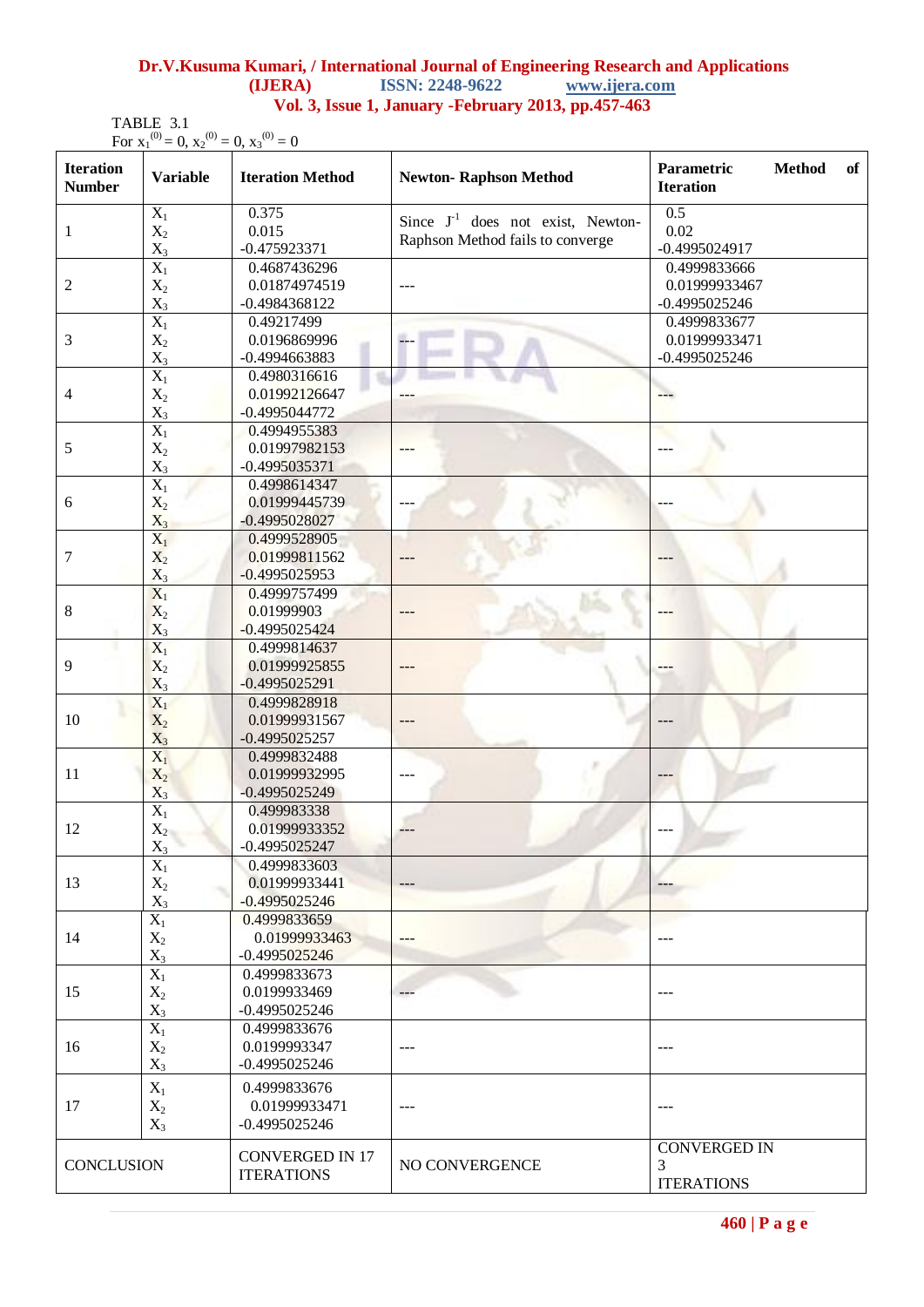#### **Dr.V.Kusuma Kumari, / International Journal of Engineering Research and Applications (IJERA) ISSN: 2248-9622 www.ijera.com Vol. 3, Issue 1, January -February 2013, pp.457-463**

TABLE 3.2

| Iteration<br>Number | For ${x_1}^{(0)} = 1, x_2^{(0)} = 1, x_3^{(0)} = 0$<br>Variable | <b>Iteration Method</b>          | Newton-Raphson Method | Parametric Method of<br>Iteration |
|---------------------|-----------------------------------------------------------------|----------------------------------|-----------------------|-----------------------------------|
|                     | $X_1$                                                           | 0.625                            | 0.5                   | 0.5                               |
| $\mathbf{1}$        | $X_2$                                                           | 0.025                            | 0.5                   | 0.02                              |
|                     | $X_3$                                                           | $-0.475452213$                   | $-0.4867879441$       | $-0.4995024917$                   |
|                     | $\overline{X_1}$                                                | 0.5312323397                     | 0.4996539197          | 0.4999833666                      |
| 2                   | $\mathbf{X}_2$                                                  | 0.02124929359                    | 0.2503994463          | 0.01999933467                     |
|                     | $X_3$                                                           | $-0.4982965416$                  | $-0.493806505$        | $-0.4995025246$                   |
|                     | $\overline{X_1}$                                                | 0.5077940706                     | 0.4999491556          | 0.4999833677                      |
| 3                   | $X_2$                                                           | 0.02031176283                    | 0.1259982842          | 0.01999933471                     |
|                     | $X_3$                                                           | $-0.4994302551$                  | $-0.4968557293$       | $-0.4995025246$                   |
|                     | $X_1$                                                           | 0.5019356544                     | 0.4999793144          |                                   |
| 4                   | $X_2$                                                           | 0.02007742618                    | 0.06458633398         | $\qquad \qquad - -$               |
|                     | $X_3$                                                           | $-0.4994953947$                  | $-0.4983882295$       |                                   |
|                     | $\overline{X_1}$                                                | 0.5004713422                     | 0.4999829242          |                                   |
| 5                   | $X_2$                                                           | 0.02001885369                    | 0.0353895858          |                                   |
|                     |                                                                 | $-0.4995012645$                  | $-0.4991178073$       | ٣                                 |
|                     | $\frac{X_3}{X_1}$                                               | 0.500105337                      | 0.49998333            |                                   |
| 6                   | $X_2$                                                           | 0.02000421348                    | 0.02334579615         | Ŧ                                 |
|                     | $\mathbf{X}_3$                                                  | $-0.4995022346$                  | $-0.4994188656$       |                                   |
|                     | $X_1$                                                           | 0.500013854                      | 0.4999833662          |                                   |
| $\boldsymbol{7}$    | $X_2$                                                           | 0.02000055416                    | 0.02023918093         |                                   |
|                     | $X_3$                                                           | $-0.4995024533$                  | $-0.4994965282$       |                                   |
|                     |                                                                 | 0.4999909878                     |                       |                                   |
|                     | $X_1$                                                           |                                  | 0.4999833677          |                                   |
| $8\,$               | $X_2$                                                           | 0.01999963951<br>$-0.4995025069$ | 0.02000075587         |                                   |
|                     | $X_3$                                                           |                                  | $-0.4995024891$       |                                   |
|                     | $X_1$                                                           | 0.4999852724                     | 0.4999833677          |                                   |
| 9                   | $X_2$                                                           | 0.01999941089                    | 0.01999933476         |                                   |
|                     | $X_3$                                                           | $-0.4995025202$                  | $-0.4995025246$       |                                   |
|                     |                                                                 |                                  |                       |                                   |
|                     | $X_1$                                                           | 0.4999838438                     | 0.4999833677          |                                   |
| 10                  | $X_2$                                                           | 0.01999935375                    | 0.01999933471         |                                   |
|                     | $X_3$                                                           | $-0.4995025235$                  | $-0.4995025246$       |                                   |
|                     | $X_1$                                                           | 0.4999834867                     |                       |                                   |
| 11                  | $X_2$                                                           | 0.01999933947                    |                       |                                   |
|                     | $X_3$                                                           | $-0.4995025243$                  |                       |                                   |
|                     |                                                                 |                                  |                       |                                   |
|                     | $X_1$                                                           | 0.4999833975                     |                       |                                   |
| 12                  | $X_2$                                                           | 0.0199993359                     |                       |                                   |
|                     | $X_3$                                                           | $-0.4995025245$                  |                       |                                   |
|                     | $\mathbf{X}_1$                                                  | 0.4999833752                     |                       |                                   |
| 13                  | $X_2$                                                           | 0.01999933501                    |                       |                                   |
|                     | $X_3$                                                           | $-0.4995025246$                  |                       |                                   |
|                     |                                                                 |                                  |                       |                                   |
|                     | $X_1$                                                           | 0.4999833696                     |                       |                                   |
| 14                  | $X_2$                                                           | 0.01999933478                    |                       |                                   |
|                     | $X_3$                                                           | $-0.4995025246$                  |                       |                                   |
|                     |                                                                 |                                  |                       |                                   |
| 15                  | $X_1$                                                           | 0.4999833682                     |                       |                                   |
|                     | $X_2$                                                           | 0.01999933473                    |                       | ---                               |
|                     | $X_3$                                                           | $-0.4995025246$                  |                       |                                   |
|                     |                                                                 |                                  |                       |                                   |
| 16                  | $X_1$                                                           | 0.4999833678<br>0.01999933471    |                       |                                   |
|                     | $X_2$                                                           | $-0.4995025246$                  |                       | $---$                             |
|                     | $X_3$                                                           |                                  |                       |                                   |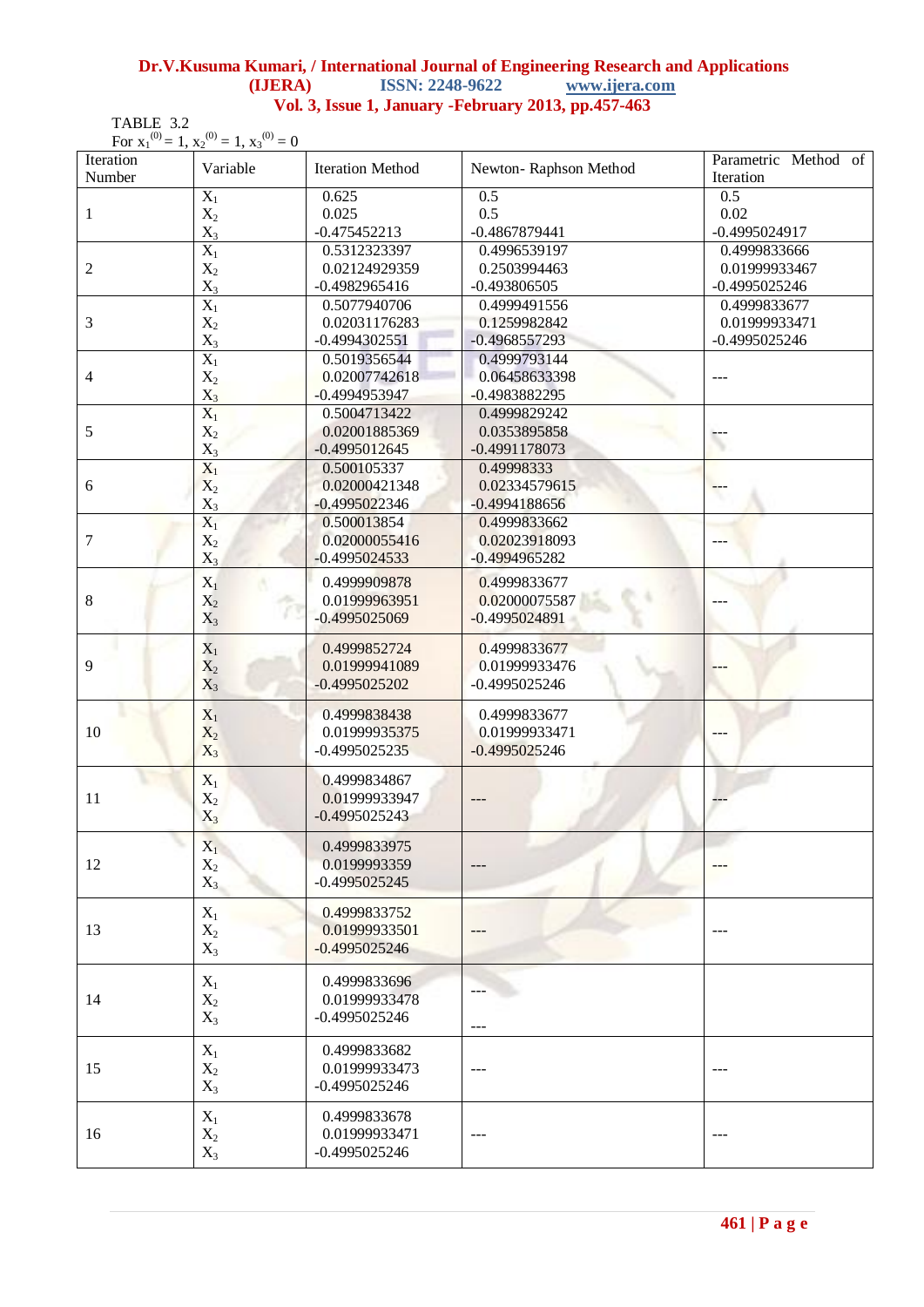# **Dr.V.Kusuma Kumari, / International Journal of Engineering Research and Applications (IJERA)** ISSN: 2248-9622 www.ijera.com

| (IJERA) | <b>ISSN: 2248-9622</b> | www.ijera.com |
|---------|------------------------|---------------|
|         |                        |               |

| Vol. 3, Issue 1, January - February 2013, pp.457-463 |                               |                          |                                     |  |  |
|------------------------------------------------------|-------------------------------|--------------------------|-------------------------------------|--|--|
| CONCLUSION 1 IN 16                                   | <b>ITERATIONS LITERATIONS</b> | CONVERGED   CONVERGED IN | L CONVERGED IN<br><b>ITERATIONS</b> |  |  |

TABLE 3.3

For  $x_1^{(0)} = 5$ ,  $x_2^{(0)} = 5$ ,  $x_3^{(0)} = 5$ 

| Iteration<br>Number | Variable                           | <b>Iteration Method</b>                          | Newton-Raphson Method                            | Parametric Method of<br>Iteration                |
|---------------------|------------------------------------|--------------------------------------------------|--------------------------------------------------|--------------------------------------------------|
| $\mathbf{1}$        | $X_1$<br>$X_2$<br>$X_3$            | 1.622800703<br>0.06491202812<br>$-0.2333342432$  | -1.257919398<br>2.493987329<br>$-0.4500000001$   | 0.497067604<br>0.01988270416<br>$-0.4995082814$  |
| $\overline{2}$      | $X_1$<br>$X_2$<br>$X_3$            | 0.7806715004<br>0.03122686002<br>$-0.4861548126$ | $-0.1892295183$<br>1.246638798<br>$-1.343104476$ | 0.4999835608<br>0.01999934243<br>$-0.4995025242$ |
| 3                   | $X_1$<br>$X_2$<br>$X_3$            | 0.5701390675<br>0.0228055627<br>$-0.4987255541$  | 0.751266281<br>0.6231139626<br>$-0.5170993363$   | 0.4999833677<br>0.01999933471<br>$-0.4995025246$ |
| 4                   | $\overline{X_1}$<br>$X_2$<br>$X_3$ | 0.5175185969<br>0.02070074387<br>$-0.4994318911$ | 0.501323845<br>0.3117994466<br>$-0.494510231$    |                                                  |
| 5                   | $X_1$<br>$X_2$<br>$X_3$            | 0.5043662885<br>0.02017465154<br>$-0.4994908605$ | 0.499950191<br>0.1565410286<br>$-0.4961226146$   |                                                  |
| 6                   | $X_1$<br>$X_2$<br>$X_3$            | 0.5010788789<br>0.02004315515<br>$-0.4994999011$ | 0.4999754417<br>0.07954800913<br>$-0.4980152391$ |                                                  |
| 7                   | $X_1$<br>$X_2$<br>$X_3$            | 0.5002571909<br>0.0200128764<br>$-0.4995018832$  | 0.4999824598<br>0.04228803314<br>$-0.49894539$   |                                                  |
| 8                   | $\overline{X_1}$<br>$X_2$<br>$X_3$ | 0.5000518099<br>0.0200020724<br>$-0.499502365$   | 0.4999832811<br>0.02587317067<br>$-0.4993556857$ |                                                  |
| 9                   | $X_1$<br>$X_2$<br>$X_3$            | 0.5000004749<br>0.02000001899<br>$-0.4995024848$ | 0.4999833629<br>0.02066608603<br>$-0.4994848556$ |                                                  |
| 10                  | $X_1$<br>$X_2$<br>$X_3$            | 0.4999876437<br>0.01999950575<br>$-0.4995025147$ | 0.4999833677<br>0.02001009043<br>$-0.4995022556$ |                                                  |
| 11                  | $X_1$<br>$X_2$<br>$X_3$            | 0.4999844365<br>0.01999937746<br>$-0.4995025221$ | 0.4999833677<br>0.0199993376<br>$-0.4995025245$  |                                                  |
| 12                  | $X_1$<br>$X_2$<br>$X_3$            | 0.4999836349<br>0.0199993454<br>$-0.499502524$   | 0.4999833677<br>0.01999933471<br>$-0.4995025246$ |                                                  |
| 13                  | $X_1$<br>$X_2$<br>$X_3$            | 0.4999834345<br>0.01999933738<br>$-0.4995025245$ |                                                  |                                                  |
| 14                  | $\overline{X_1}$<br>$X_2$<br>$X_3$ | 0.4999833844<br>0.01999933538<br>$-0.4995025246$ |                                                  |                                                  |
| 15                  | $\overline{X_1}$<br>$X_2$<br>$X_3$ | 0.4999833719<br>0.01999933488<br>$-0.4995025246$ |                                                  |                                                  |
| 16                  | $X_1$<br>$X_2$<br>$X_3$            | 0.4999833688<br>0.01999933475<br>$-0.4995025246$ |                                                  |                                                  |